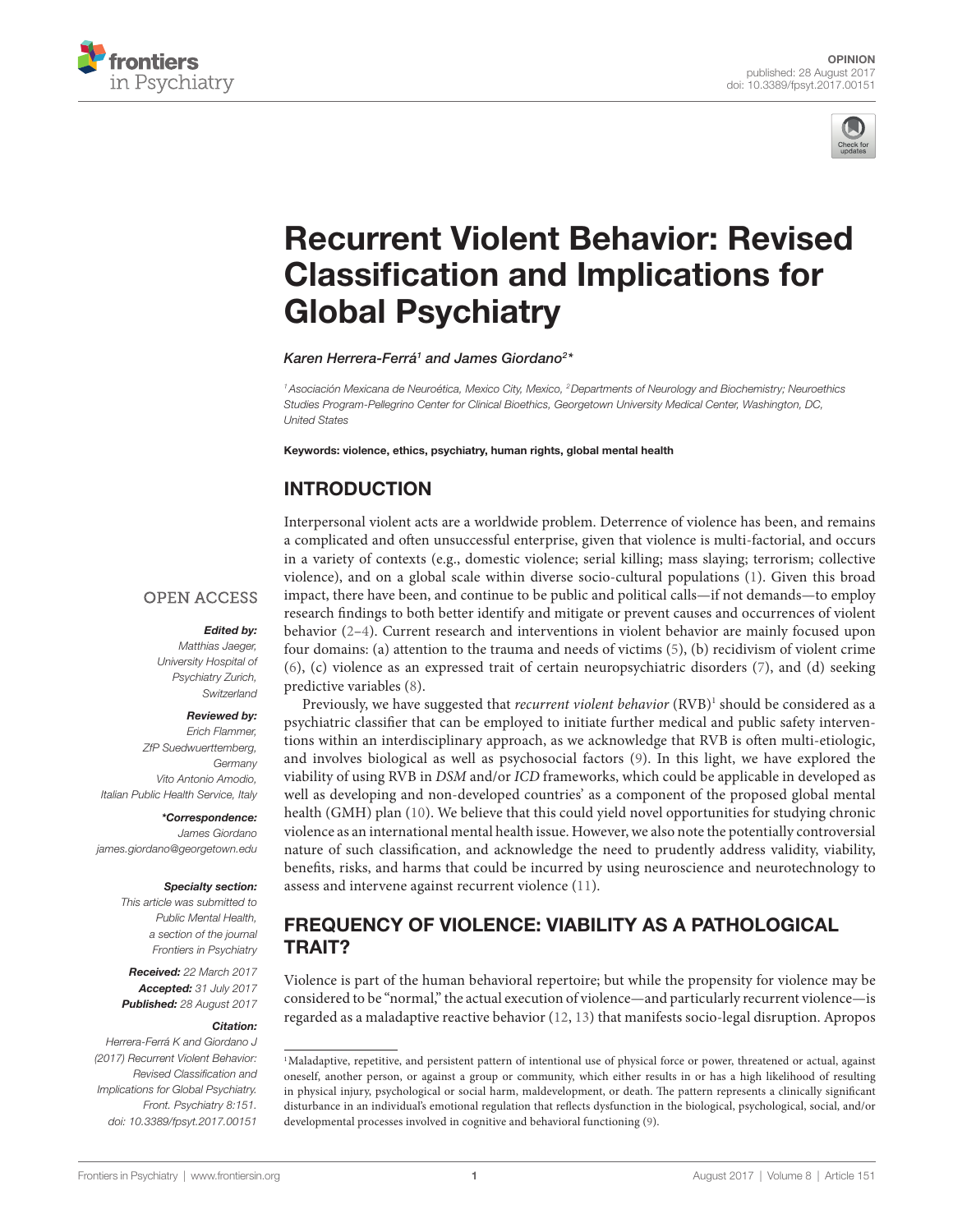such regard, we support that when evaluating the relative normality of a trait or characteristic, intensity, and/or frequency must be considered (12, 13). Intensity of the violent act is mainly represented by the level of harm, and such acts generally incur response by legal authorities. However, "non-visible" harm, ofen viewed as "less intense" conduct (e.g., certain forms of psychological/domestic violence), frequently do not prompt legal or even medical intervention because "…*medical professionals do not perceive that is part of their role to investigate suspected domestic/psychological violence*…" (14–16).

Thus, we posit that *frequency* (i.e., recurrence) should be viewed as a hallmark feature of a harmful pattern of actions that is interpersonally disruptive and deviant from prescribed social norms and broadly expected behavioral control (9). Given this defnition, we assert that the paucity or absence of medical/psychiatric care of persons with RVB jeopardizes mental health, public safety, and undermines the ethical probity of medicine as an individual and public good. So, if typifed as a psychiatric classifer, RVB (as a behaviorally overt trait) could be observed, depicted, assessed, diagnosed, and medically engaged, regardless of intensity and/or etiology.

# GMH AND HUMAN RIGHTS: RE-CLASSIFYING RVB AS IMPORTANT TO A COMBINED AGENDA

Our proposed aim of instating RVB as a psychiatric classifer is to leverage medical and psychosocial interventions in order to improve both mental health care and public safety needs, as consistent with stated directives of Article 25th of the United Nations Universal Declaration of Human Rights (17), and World Health Organization (WHO) Mental Health Action Plan 2013–2020 (18). At present, interpersonal RVB is regarded as an expressed trait of certain neuropsychiatric disorders (e.g., conduct disorder, psychosis, personality disorders, brain tumor, etc.) (12, 13), but we feel that this diagnostic classifcation is limited, and constrains (1) access to psychiatric care, (2) mental health of the recurrently violent individual, and (3) eforts in and provision of public safety.

However, we acknowledge that simply instituting RVB as a psychiatric classifer does not necessarily guarantee proper—if any—medical assessment or intervention, and this may be especially true in developing and undeveloped countries. At present, 90% of global neuropsychiatric research is performed in 10% of the mental health population of westernized, educated, industrialized, rich, and democratic (WEIRD) countries (19), while 85% of the global population lives in low and middleincome (LAMI) countries (20). This discrepancy in research populations misrepresents global psychiatric epidemiology, and creates a signifcant gap in knowledge of mental health, and in the viability, delivery, and efectiveness of assessment and care of mental disorders. The GMH initiative specifically seeks to "... *improve services for people living with mental health problems and psychosocial disabilities worldwide, especially in low- and middle- income countries*… *based on scienti*f*c evidence and*  *human rights*… *not only for treatment, but for prevention and promotion of mental well being* (10)."

We believe that for RVB to be included in the GMH project as a psychiatric classifer, international research eforts will be required to adapt current, and newly developing assessment and treatment tools to particular socio-cultural ecologies. To do so will necessitate review and revision of mental health resources that are available within—and for—diferent (developed, developing, and non-developed) countries. This will require collaboration in global research and clinical efforts. As well, the identifed global burden of RVB, which undergirds its prioritization as both a mental health and public safety issue, further necessitates detailed consideration of which (and what extent of) resources should be allocated and dedicated to evaluation and intervention. This is particularly true if emerging neurotechnological tools, and systems of medical surveillance are to be employed.

Here, a concern is that WEIRD and more progressively developing countries may exploit economic advantages and relationships to foster greater, and more sustainable efforts in such pursuits. In this scenario, it is possible—if not probable—that the public health and safety burdens incurred by the occurrence, prevalence, and efects of RVB would become increasingly manifest in LAMI countries. This would induce evident mental health, social, economic, and political instability which would only exacerbate extant discrepancies in GMH. Therefore, we propose that a subsequent, logical step would be to incorporate a defnition, and recommendations for resources and services necessary for research, assessment, and intervention of RVB as a psychiatric classifer within the scope and activities of the GMH project.

# ETHICAL ISSUES RELEVANT TO GMH

We have already sought to identify basic ethico-legal and social issues (ELSI) generated by establishing RVB as a psychiatric classifer (9). However, if positioned within the larger agenda of the GMH project, additional ELSI can, and likely will arise. For example, cultural neurocognitive diversity may render certain forms of violent behavior(s) to be representative of longstanding and generally tolerated cultural actions. While respecting socio-cultural variability, we posit that like many other mental health conditions, diagnostic criteria for RVB could be validated and legitimized across cultures even in light of socio-cultural variance. Thus, RVB may represent and RVB may represent a widely accepted abnorm when: (1) considered to be maladaptive or threatening the wellbeing of others within cultural standards of ethics and/or law and (2) viewed relative to WHO identifcation of violence as an urgent public health concern worthy of United Nations International Children's Emergency Fund (UNICEF) and United Nations Office on Drugs and Crime (UNODC) efforts in individual and public safety (1, 12, 13, 21, 22). In this way, if considered a GMH issue, RVB could be formally leveraged so as to facilitate psychiatric assessment and intervention to mitigate, if not prevent further, and increasing occurrence.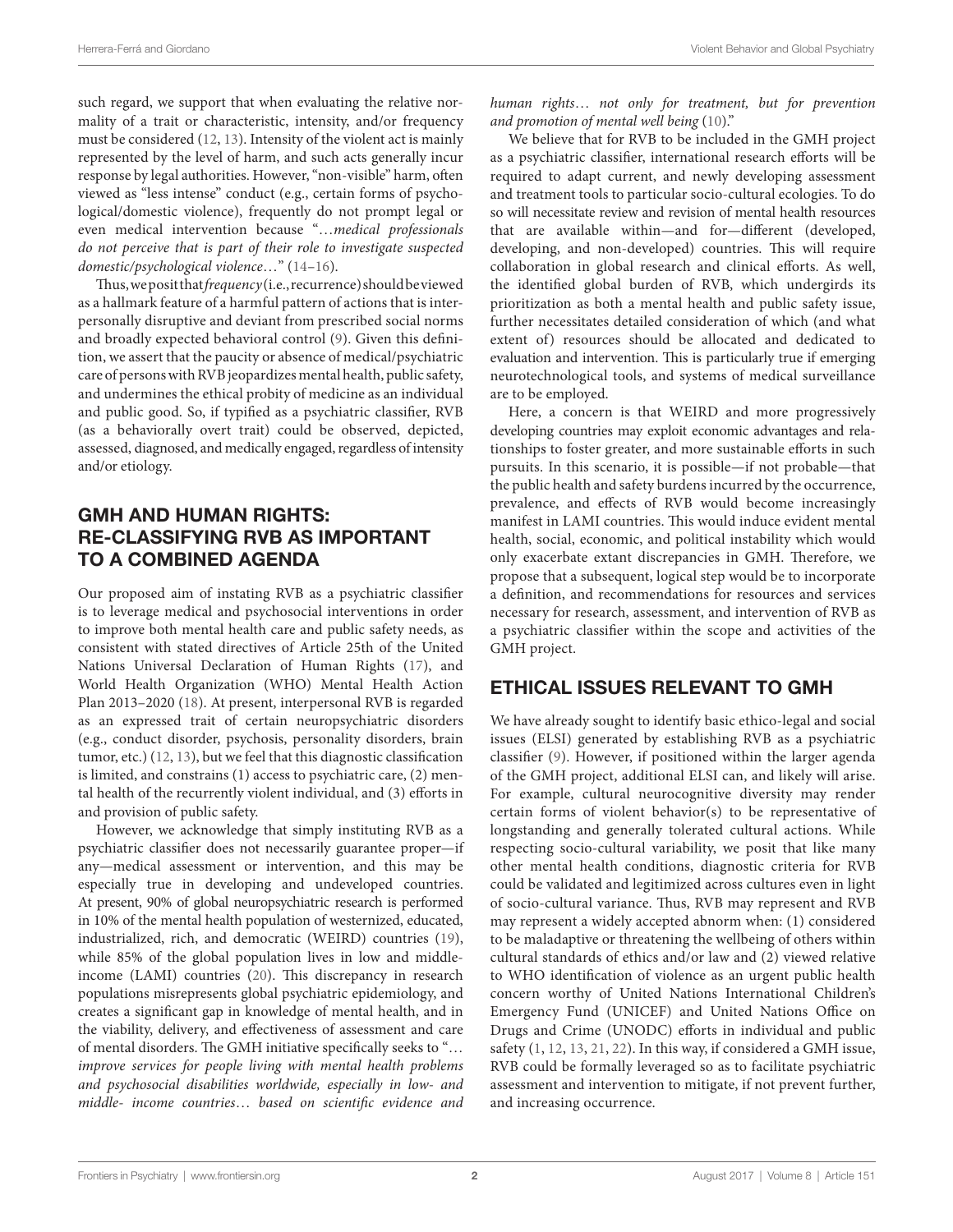However, this may also pose risk of additionally medicalizing if not pathologizing social behavior(s). There has been—and continues to be—debate about the utilization of psychiatry as a tool that can be employed to advance public or political interests in establishing criteria for cognitive, emotional, and behavioral normality and abnormality (23–25). Concepts such as psychopolitics or political psychiatry have emerged in an attempt to describe the use of psychiatric knowledge, assessment and interventions for public policy, prosecution, and "rehabilitation" of individuals who hold certain beliefs and/or efect particular actions (26).

Clearly, this has potential for signifcant abuse and harm, and the use of diagnostic labels as substantiation for individuals' behaviors and/or to justify legal action has been discussed elsewhere (9, 27). Hence, caution must be taken when formulating specifc criteria for the defnition and use of RVB in particular (ethno) psychiatric contexts within a GMH agenda. Calls for an ethically sound GMH are noteworthy and of value (19), but there is much work to be done if this is to be enacted in practice, and such efforts will require both dedicated resources and the fiscal support to sustain them.

## **CONCLUSION**

Establishing RVB as a psychiatric classifer could be a viable and valuable approach toward enabling more accurate assessment and intervention, which could aford both medical and social beneft(s). Moreover, instantiating RVB as a classifer within the ICD framework axiomatically prompts consideration of those ways that this new classifcation could—and should—be leveraged within a GMH agenda. Inclusion within the GMH project could improve and enable research, availability, access and quality of resources, and services for assessing and treating RVB.

Yet, attempting to medically approach a potentially harmful human conduct poses questions of meanings of normality and socio-cultural variance, and can foster misuse of diagnoses for legal and/or political ends. As well, discrepant economics of WEIRD and LAMI countries may incur issues of unequal and/or inequitable availability and afordability of mental health services, and non-sustainability of care and social benefit. Therefore, we

## **REFERENCES**

- 1. World Health Organization. *Global Status Report on Violence Prevention*. Geneva: UNDOC (2014). Available from: http://www.who.int/violence\_ injury\_prevention/violence/status\_report/2014/report/report/en/
- 2. Hitt J. *We Don't Talk About 'Radicalization' When an Attacker Isn't Muslim. We Should. NY: The New York Times (2016). Available from:* https://www.nytimes.com/2016/12/06/magazine/we-dont-talk-aboutradicalization-when-an-attacker-isnt-muslim-we-should.html?rref=collection%2Ftimestopic%2FSchool%20Shootings%20and%20 Violence&action=click&contentCollection=timestopics&region= stream&module=stream\_unit&version=latest&contentPlacement= 5&pgtype=collection&\_r=0
- 3. Fragenson Z. *Gunman in U.S. Massacre Described as 'Quiet' But Grew Hateful*. US: Reuters (2016). Available from: http://www.reuters.com/article/ us-forida-shooting-gunman-idUSKCN0YY11B
- 4. Kotz D. *Potential Psychological Explanations behind Bombings*. Boston: Boston Globe (2013). Available from: http://www.bostonglobe.com/metro/

believe that global eforts to engage this approach—and others to proactively foster mental health and social safety should be an opportunity for collaborative dialogues between developed, developing, and non-developed countries, and should refect ongoing consideration and articulation of ELSI fostered in and by such efforts. Thus, a more comprehensive discourse—involving internationally representative participants—is needed to most efectively foster and advance such initiatives.

## AUTHOR CONTRIBUTIONS

KH-F provided substantial contributions to the conception, design, drafing the work, and revising it critically for important and signifcant intellectual content as well as fnal approval of the version to be published. She has agreed to be accountable for all aspects of the work in ensuring that questions related to the accuracy or integrity of any part of the work are appropriately investigated and resolved. JG provided substantial contributions to the conception, design, drafing the work, and revising it critically for important and signifcant intellectual content as well as fnal approval of the version to be published. He has agreed to be accountable for all aspects of the work in ensuring that questions related to the accuracy or integrity of any part of the work are appropriately investigated and resolved.

### FUNDING

This work was supported in part by funding from the European Union's Horizon 2020 Research and Innovation Program under grant agreement 720270: HBP SGA1 (JG); federal funds (UL1TR001409) from the National Center for Advancing Translational Sciences (NCATS), National Institutes of Health, through the Clinical and Translational Science Awards Program (CTSA), a trademark of the Department of Health and Human Services, part of the Roadmap Initiative, "Re-Engineering the Clinical Research Enterprise" (JG), and by the Pellegrino Center for Clinical Bioethics (KH-F; JG). The views expressed in this essay are those of the authors and do not necessarily refect those of the sponsors.

massachusetts/2013/04/28/older-father-figure-may-have-had-undueinfuence-young-bombing-suspect/7wdY0MKZp4d8DVdSmJ8pJM/story.html

- 5. Zieman G. Traumatic brain injury in domestic violence victims: a retrospective study at the Barrow Neurological Institute. *J Neurotrauma* (2016) 34:876–80. doi:10.1089/neu.2016.4579
- 6. Eckhardt C. Male perpetrators of intimate partner violence and implicit attitudes towards violence: associations with treatments outcomes. *Cognit*  T*er Res* (2014) 38:291–301. doi:10.1007/s10608-013-9593-5
- 7. Addington J. The prodromal stage of psychotic illness: observation, detection or intervention? *J Psychiatry Neurosci* (2003) 28:93–7.
- 8. Camp JL. Psychopathic predators? Getting specifc about the relation between psychopathy and violence. *J Consult Clin Psychol* (2013) 81:467–80. doi:10.1037/a0031349
- 9. Herrera-Ferrá K, Giordano J. Re-classifying recurrent violent behavior? Considerations, caveats and neuroethical concerns for psychiatry and social engagement. *Acta Psychopathol* (2016) 2:6. doi:10.4172/2469-6676.100032
- 10. Movement for Mental Global Health. *Movement for Mental Global Health*. (2016). Available from: http://www.globalmentalhealth.org